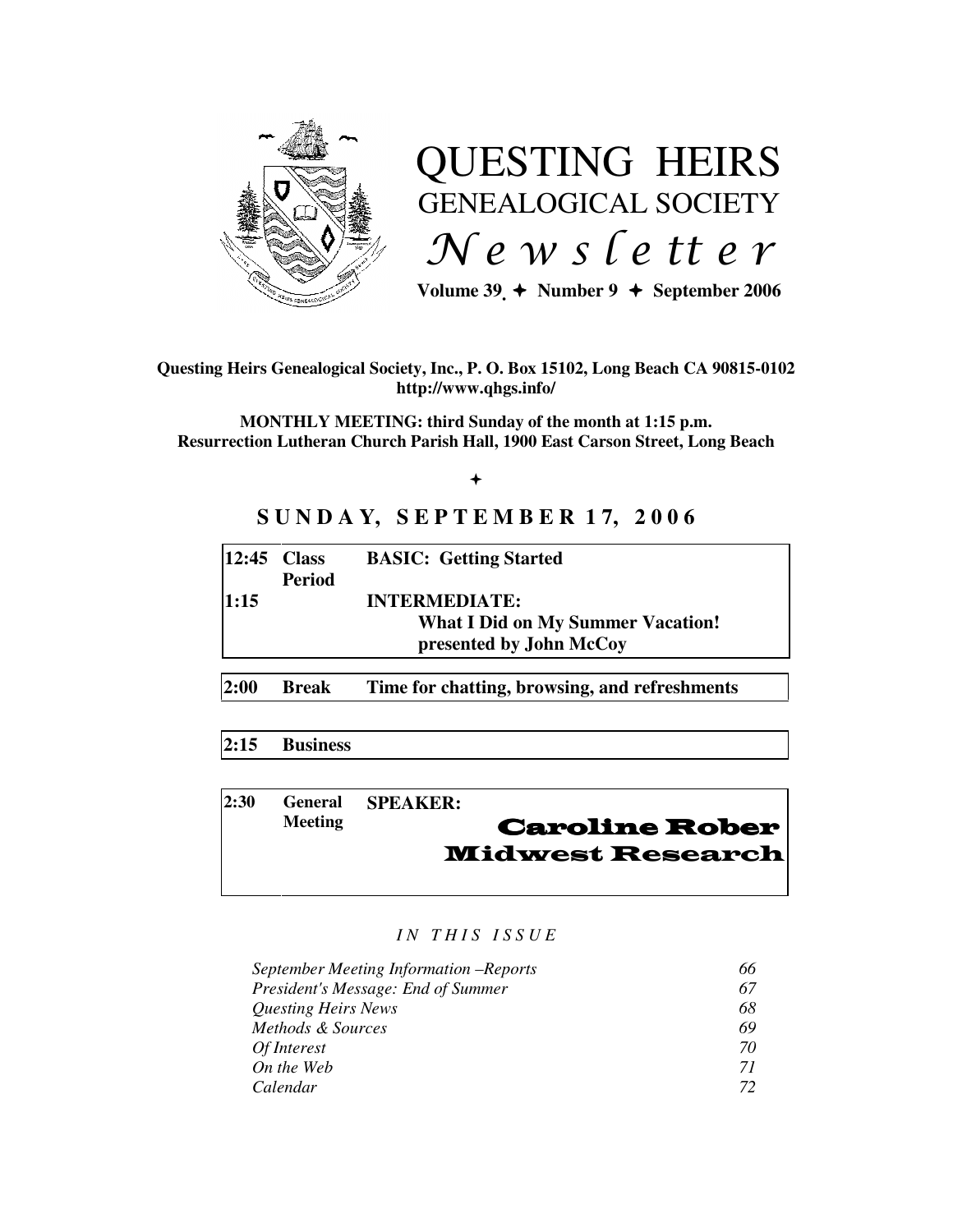#### **S E P T E M B E R M E E T I N G**

#### **INTERMEDIATE CLASS: What I Did on My Summer Vacation!**

Bring your stories, experiences, and discoveries from your summer projects and travels. Those of us who had to stay home over the summer want to hear about your travels in search of family history! Contact John McCoy (562-437-4337 or RealMac@aol.com) if you need help preparing slides for your presentation.

#### **SPEAKER: CAROLINE ROBER Midwest Research**

Caroline Braxton Rober is a professional genealogical lecturer, teacher and researcher. She has been doing genealogical research for 36 years. She is President of the Southern California Chapter of the Association of Professional Genealogists and Staff Training Coordinator for the Orange California Regional Family History Center in Orange, California. She is a member of the National Genealogical Society, New England Historic Genealogical Society and the Kentucky Historical Society. Caroline is a native southern Californian, and her e-mail address is: crober@adelphia.net. Her area of expertise is in United States Midwest and Kentucky Research.

#### **REFRESHMENTS Georgie (Peterson) LYONS (562) 432.4908**

Thanks to our August hosts: Laurie ANGEL Linda IVERS Cheryl TARDIF Connie WILLIAMS

Our September hosts will be: Georgie LYONS Liz MYERS Tina YANIS

## **F I N A N C I A L R E P O R T David WERTS (562) 431-7790**

| July Income               | 93.16      |
|---------------------------|------------|
| <b>July Expenses</b>      | 239.68     |
| <b>Operations Balance</b> | \$8,573.99 |

## **MEMBERSHIP REPORT Jeanette (Marcus) JONES (562) 421-5610**

AUGUST MEETING ATTENDANCE Members: 33 Guests: 2

#### NEW MEMBERS - NONE RENEWALS

| Laurie ANGEL               | Individual      | 9/07 |
|----------------------------|-----------------|------|
| Linda ARTUSO               | Individual      | 9/07 |
| <b>John BALLARD</b>        | Family          | 9/07 |
| Wanda BALLARD              | Family          | 9/07 |
| Patricia BOWERS            | Individual      | 9/08 |
| <b>Howard DAVIS</b>        | Family          | 9/07 |
| <b>Sally DAVIS</b>         | Family          | 9/07 |
| Norma GRADY                | Individual      | 9/07 |
| Carmen GROSS               | Individual      | 9/07 |
| Maryemma HARGRAVE          | Individual      | 9/07 |
| Sandra HOLLANDSWORTH       | Individual      | 9/07 |
| Linda IVERS                | Individual      | 9/07 |
| <b>Charlotte LLEWELLYN</b> | Family 9/07     |      |
| Georgia LYONS              | Individual 9/07 |      |
| <b>Rellen OWEN</b>         | Individual      | 9/07 |
| Michael POWERS             | Family          | 9/07 |
| <b>Caroline RAINEY</b>     | Newsletter      | 9/07 |
| Mary Ellen SMITH           | Individual      | 9/07 |
| Cheryl TARDIF              | Individual      | 9/07 |
| <b>Leanora WEBER</b>       | Individual      | 9/07 |
| Connie WILLIAMS            | Individual      | 9/07 |
| Linna YOUNG                | Patron          | 9/07 |

*Copyright* © *2006, Questing Heirs Genealogical Society, Inc.* 

*Permission to reprint original items from this publication is granted, provided that the reprint is used for non-commercial, educational purposes, and that the following notice appears at the end of the article: Previously published in Questing Heirs Genealogical Society Newsletter, Vol. 39, No 9 (September 2006).* 

*This newsletter is published monthly as a benefit for members of Questing Heirs; it is not meant to be sold. Those who are unable to attend our meetings but wish to subscribe to the newsletter may purchase a newsletter-only membership for \$12.00 a year. To join, please contact us using the address on the front page.*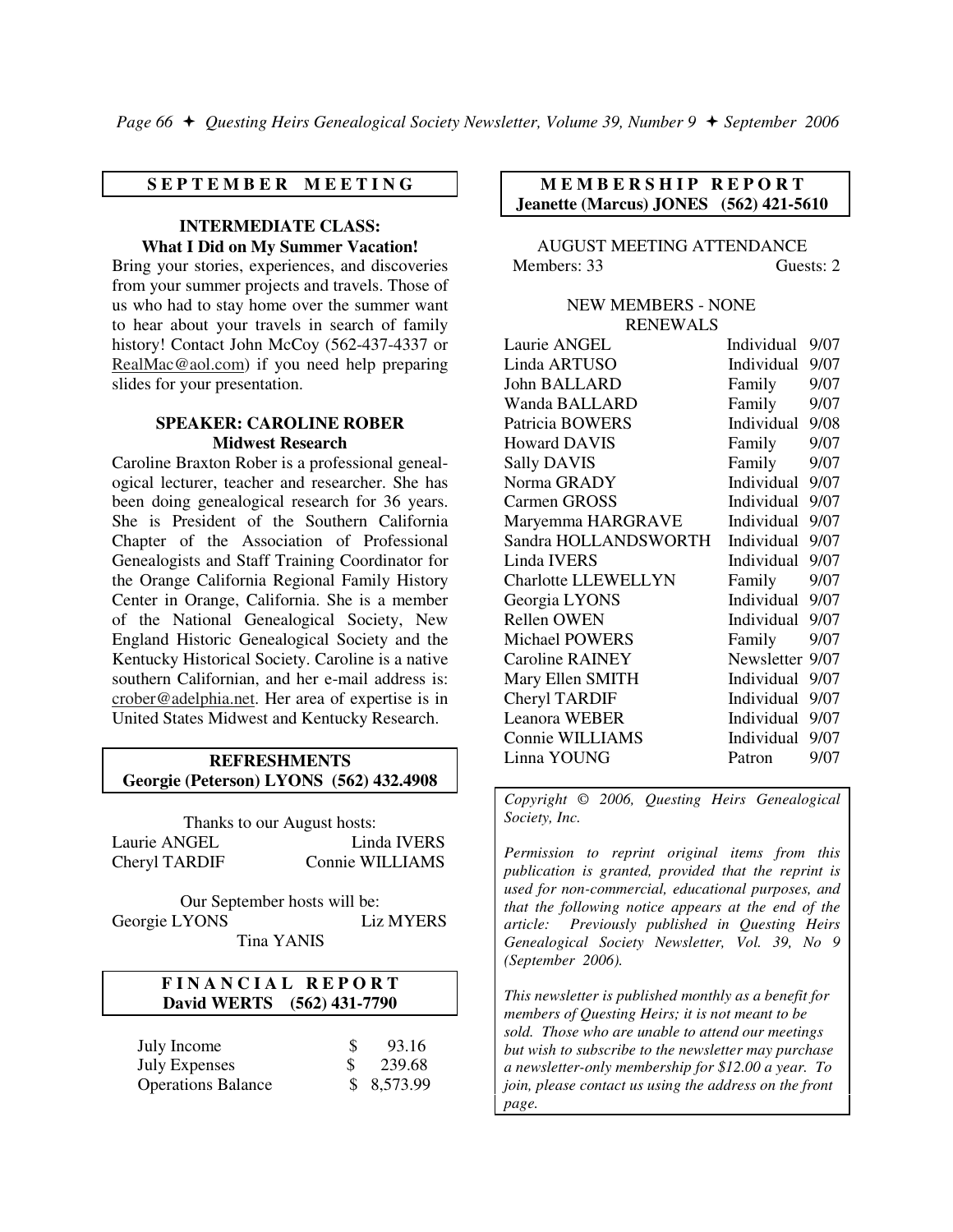## **P R E S I D E N T' S M E S S A G E**

# End of Summer

I have just returned from my weekly Saturday expedition to the Los Angeles Regional Family History Center. I spent nearly the whole day with my head in a microfilm machine, attempting to read the early church records of the city of Nyon, Switzerland. From the earliest records in 1590 until about 1800, the parish was served by a succession of pastors who, almost without exception, had terrible handwriting. Sometimes the writing looks more like knitting; the loops, hooks, and curlicues of one letter become entangled with those of the lines above and below. At other times, the pastor used a broad quill and left out as many of the strokes as possible. Right in the middle of the  $17<sup>th</sup>$  Century, for more than a generation, Rev. Esdras Cornut kept track of everything in a clear, regular handwriting that nevertheless borders on the illegible—he had a peculiar way of forming *every* letter of the alphabet! I must have ordered the same microfilm half a dozen times. This time, I took advantage of the opportunity to put it on permanent loan. And surely enough, today I untangled a few more of those curlicues and discovered a couple baptisms I had missed before. My main genealogical problem in this parish is that there were two girls of the same name baptized less than a year apart, and I still can't prove which one of them is my ancestor. (The marriage record, which might be expected to reveal the name of the bride's father, has never been found.) Will I ever see my way through this thicket? So, that's the story of my summer! Steady progress, some nice finds, and a long, long road ahead.

But I know some of our members have managed to get out of town this summer. I know this because I missed seeing you at our monthly meetings! The long days of summer are perfect for visiting the ancient hometowns in USA and Europe. In the USA, we have the great open spaces that we try to race through, cuddled by the scent of sagebrush and the long grasslands. The hometowns usually look like a grove of trees in the distance. When we get there, the Dew Drop Inn or the Humdinger is ready with ice cream and a warm welcome, as if they were expecting us. In the warm afternoons and long sunsets we can stroll through the parks, wondering why our ancestors ever left this place. Even the graveyards are inviting to a genealogist: how often have we stumbled over one of our relatives, now a permanent resident of the place? For a moment, a pang of nostalgia, we are home again in a place we have never seen before.

Some of us are organized. Our supplies are all stowed in order, crystallized into our huge Genealogy Mobile. Our laptops at the ready, our trajectory computed to the umpteenth decimal, we are on target to intercept a long list of county courthouses. With the efficiency of the Borg, we will extract the unique essence of the pre-ordained probate records and deed books and make it our own. If you are one of the cyber-genealogist-warriors, I hope you built in enough time to picnic under the great white oak in the ancestral park, and linger over the sunset! If you are very lucky, these places are relatively free from the sounds of civilization, punctuated only by the song of the wood thrush.

But when our wide-ranging genealogists return to Long Beach, the same problems are always waiting for us: how can I organize all this new information, and which of the many discoveries should I present at the September meeting of Questing Heirs? The choice almost doesn't matter; every one of your experiences will say volumes to those of us who had to stay home.

## by John McCoy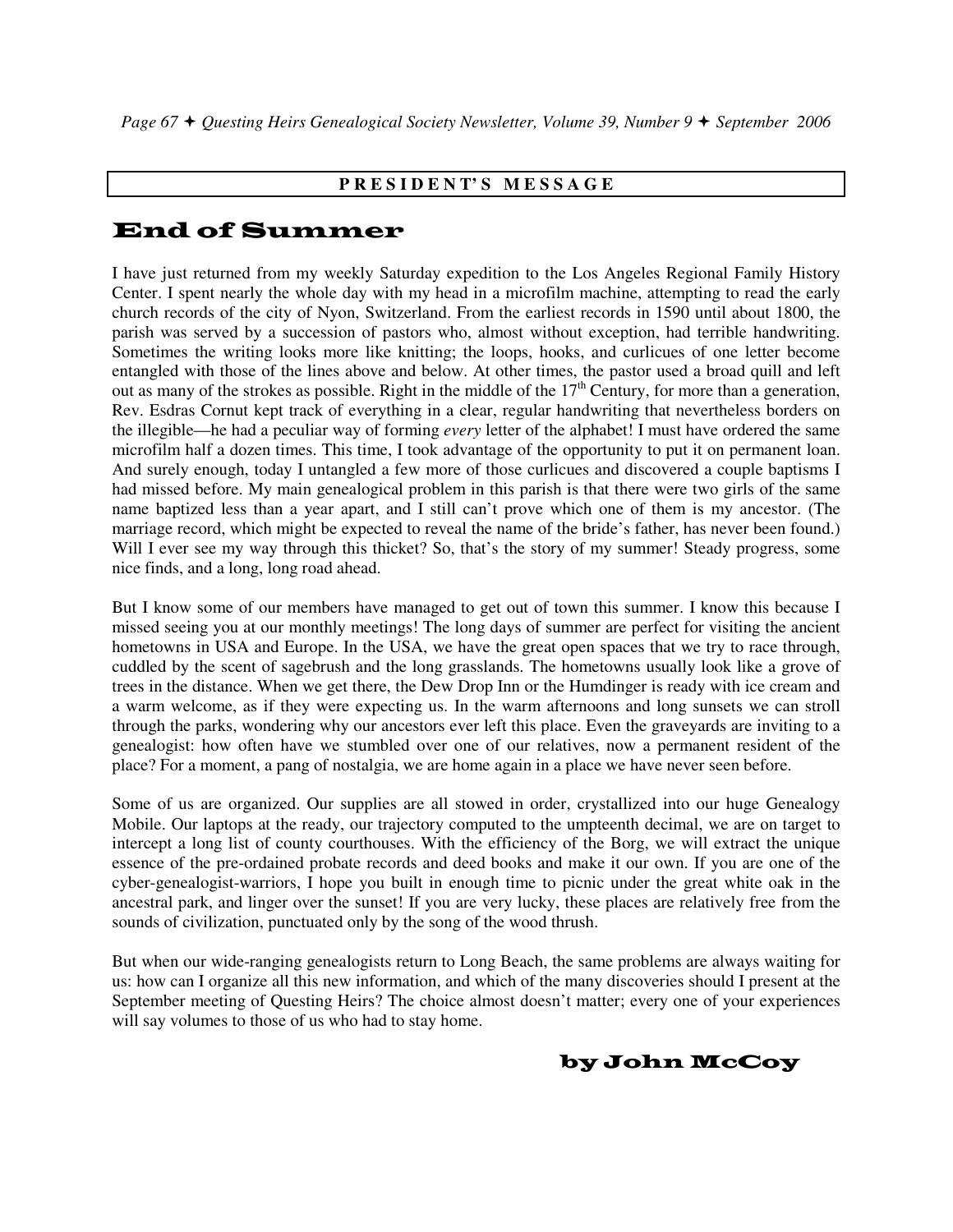## **Q U E S T I N G H E I R S N E W S**

#### **YEARLY DUES REMINDER**

September is the month when our yearly dues come due. Look on your newsletter address label; if it says 9/06 or before, that means you need to pay your dues for the coming year. At the bottom of the blue back page of this newsletter you will see the various levels of membership:

| Individual            | \$18.00 |
|-----------------------|---------|
| Family                | 27.00   |
| Newsletter Subscriber | 12.00   |

You will also note that there are three other levels:

| Contributing | \$35.00 |
|--------------|---------|
| Sustaining   | 50.00   |
| Patron       | 100.00  |

Please consider writing your check for one of the three top levels. Our basic dues have not been raised for years. However, our basic costs for running the society have gone up. Please be generous.

You may bring your check to the September meeting or mail it to our post office box. If you have any questions about your dues, please call me or see me at the September meeting.

And, of course, thank you to the members whose dues we have received so far.

> Jeanette Jones  $2<sup>nd</sup> VP$ , Membership

#### **GERALD A MILLER 1917-2006**

Gerald A. Miller "Jerry," age 89, was born in Eagle Rock on July 11, 1917 and passed away on August 8, 2006. Jerry was a long time resident of Naples, Long Beach. Jerry started his own company, Starline Engineering, which he and his wife operated for almost 40 years. He was the inventor of the igniting system for the Atlas Missile used throughout our military. Jerry and Pat built their dream home on the peninsula in Long Beach where he spent the last 11 years

enjoying the view of the bay and ocean. Jerry is survived by his wife of 63 years, Patricia Miller; his son, Christopher Miller; daughter, Suzi Halsted; his grandson, Christopher Halsted; sister-in-law, Jeanette; nieces, Peggy, Patty, and Tina; and many other family members and loving friends. Jerry was always the life of the party, just ask anyone who knew him. He was a loving husband, great "Pop," wonderful grandfather and terrific friend. He will be missed by all who knew him.

*Obituary, Long Beach Press-Telegram, 8/12/2006.* 

#### **H E L P W A N T E D**  Storage Space

Need climate controlled, temporary storage space for donated books, etc. Willing to pay reasonable fees.

#### Wireless Internet Laptop

Looking to borrow, for one Questing Heirs meeting, a laptop able to connect to the Internet via an 'air card.'

> Contact ASAP: Liz Myers 562-598-3027

#### **MORE HELP NEEDED**

The Nominating Committee, chosen at our August meeting, consists of:

> Dave Werts (562-431-7790) Cynthia Day-Elliott (562-427-9663) Tina Yanis (562-591-7197)

Please give one of them a call if you can help the Society by accepting the position of President, 2<sup>nd</sup> Vice President (Membership) or Corresponding Secretary.

Someone also has to fill the unexpired term of our  $1<sup>st</sup>$  Vice President (Program), and since Liz Myers is likely to be busy with one of the above positions, we need someone to take over leadership of the Beginners Classes starting in January 2007.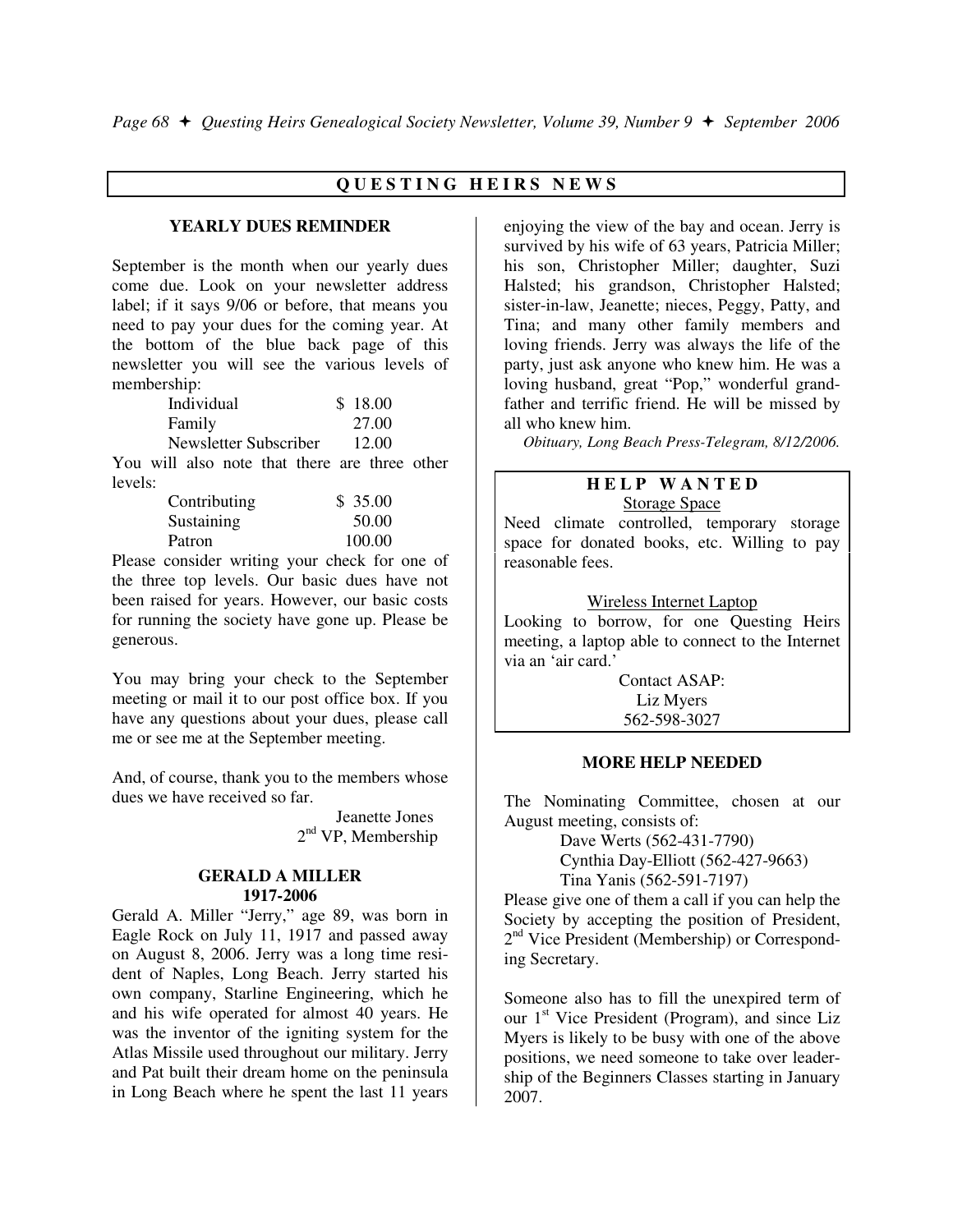## **M E T H O D S & S O U R C E S**

#### **A MOMENT ON THE LIPS**  http://blogs.ancestry.com/circle

Do you know what came out of your ancestor's mouth when he was asked his name? I don't mean that word eventually written down on the census page or the marriage license, but the sounds he made when asked his name. The pronunciation is key to finding your ancestor in many records.

When I began my own research, I had difficulty finding my Behrens ancestors. I always "said the name in my head" in a way that pretty much rhymes with the word "errands." However, that's not how ancestor Ulfert Behrens said it. In his low-German dialect, his uttering probably sounded closer to the modern pronunciation of "barns." And that explains several variants I located. Now I look for Barnes and other variants in addition to Behrens and similar spellings. The sounds makes a difference...

The last name Talliaferro is similar. This name is not usually pronounced "tuh-lee-uh-fair-ohh." Rather it is often said in a way that rhymes with "Oliver" sounding like "toliver." This opens up another set of variant surname spellings for this last name, including Toliver and Tolliver.

I learned of the Behrens pronunciation from my great-grandmother, her grandmother was a Behrens, and great-grandma grew up speaking the same low-German dialect as her parents. For other surnames, consider posting the question to the appropriate ethnic, regional, or surname mailing list; however, I would not recommend finding people with the desired last name in the phone book and asking them on the phone!

*Tips from the Pros: Michael John Neill, 29 June 2006. (Copyright 1998-2006, MyFamily.com, Inc. and its subsidiaries.)* 

## **INDIANA STATE ARCHIVES**

For those with Indiana ancestors, the Indiana State Archives contains much helpful information. Its holdings include federal, state, and local records and photographs dating from the U.S. territorial period to the present. Federal records include:

- General Land Office, including tract books and original plats and field notes
- Manufacturing censuses, 1820-1880
- Agricultural censuses, 1850-1880
- Social statistics censuses, 1850-1870

State collections begin in 1784 and include:

- Land sold by the state
- Military records for Indiana veterans from the Battle of Tippecanoe through the Vietnam War
- Records of correctional institutions
- Records of state hospitals, schools and homes

Local records include:

- Naturalizations in county circuit courts
- Physician license books
- Enumerations of eligible voters

Collections are organized by the agency, organization or individual that created the records. The staff has prepared finding aids which provide access to the collections and which are available to the researcher at the Archives. Brochures describing sources on women, major family history sources and major genealogical and historical sources for African-American research are available upon request.

Contact the Archives to learn about its fees and services. It is located at  $6440$  East  $30<sup>th</sup>$  Street, Indianapolis, IN 46219 and can be reached by phone at 317-591-5222 or fax at 317-591-5324. Many databases are available at the Archives' website: <http://www.in.gov/icpr/archives>.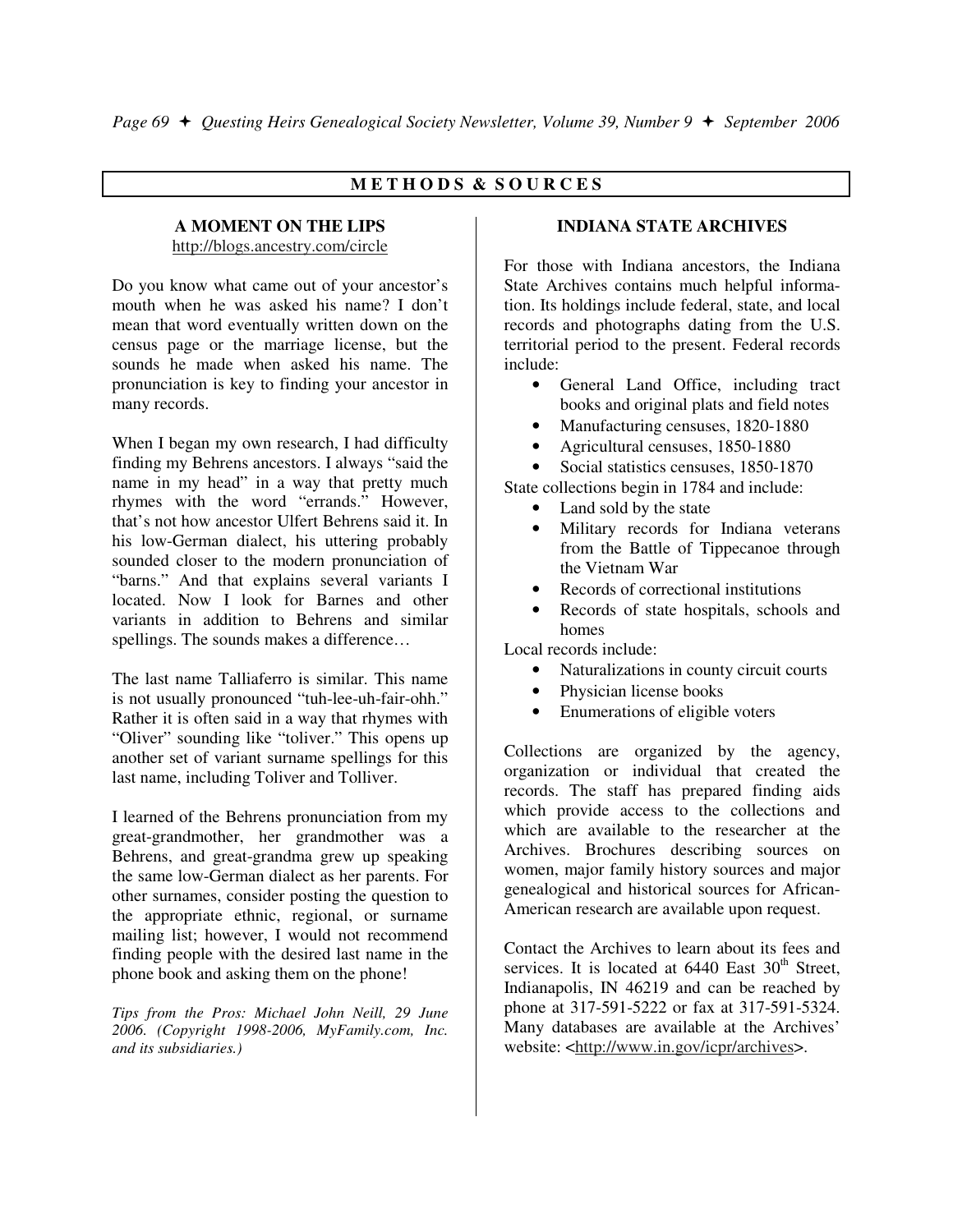## **O F I N T E R E S T**

## **NATIONAL ARCHIVES HEARING**

Reported by Patricia O'Brien Shawker, CG Treasurer, National Genealogical Society

A public hearing was held on Thursday, 3 August 2006 to discuss the proposed cuts in research hours at the National Archives. Allen Weinstein, Archivist of the United States, moderated the meeting.

Professor Weinstein stated that because of the unexpected budget cut of approximately eight million dollars to NARA's operating budget for the upcoming fiscal year, it will be necessary to reduce the number of hours of operation available for researchers. Although the press release indicated the proposed reduction in hours would be at the D.C. and the College Park locations, the Archivist stated that the NARA Regional facilities will also have cuts in hours and services. The proposal is to eliminate evening and Saturday hours and have access limited to Monday through Friday from 9 a.m. to 5 p.m. This meeting was held to elicit comments from the public. Nancy Allard stated that a final decision would be made by Professor Weinstein by 29 September 2006.

Following comments [from those attending], Professor Weinstein closed the meeting with the following three points:

1. That NARA was surprised by the passion shown by those who use the National Archives. 2. That they will reevaluate the numbers and the decision would be made on precise numbers.

3. That this decision would not be made lightly and that other decisions will rest upon this base decision.

The comment period for the public on this ruling closes on 8 September 2006. You can submit comments:

1. online at <http://www.%20regulations.gov>

2. by fax at 301-837-0319, or

3. by mail at the following address:

Regulations Comments Desk (NPOL) Room 4100, Policy and Planning Staff National Archives and Records Administration 8601 Adelphi Road College Park, MD 20740-6001

*(Extract from UpFront with NGS, Special Edition, 11 August 2006)* 

**HUNTINGTON LIBRARY DATABASE**  From an article by Larry Gordon, Times Staff Writer, August 8, 2006

Reclaiming a neglected part of California's past, historians Monday unveiled an immense data bank that for the first time chronicles the lives and deaths of more than 100,000 Indians in the Spanish missions of the  $18<sup>th</sup>$  and  $19<sup>th</sup>$  centuries.

In an eight-year effort, researchers at the Huntington Library in San Marino used handwritten records of baptisms, marriages and deaths at 21 Catholic missions and two other sites from between 1769 and 1850 and created a cross-referenced computerized repository that is now open to public access.

The Early California Population Project, its creators hope, will help bring the state's Spanish colonial and Mexican eras from out of the long shadows cast by the 13 English colonies on the East Coast.

The public can gain access to the database through an Internet link at: http://www.huntington.org/Information/ ECPPabout.htm

The project, which cost \$650,000, used records mainly taken from microfilm of the originals. They overwhelmingly concern Indians in the coastal regions from the San Diego to Marin County areas… Some Spanish soldiers and Mexican settlers are included [during the period 1821-1850].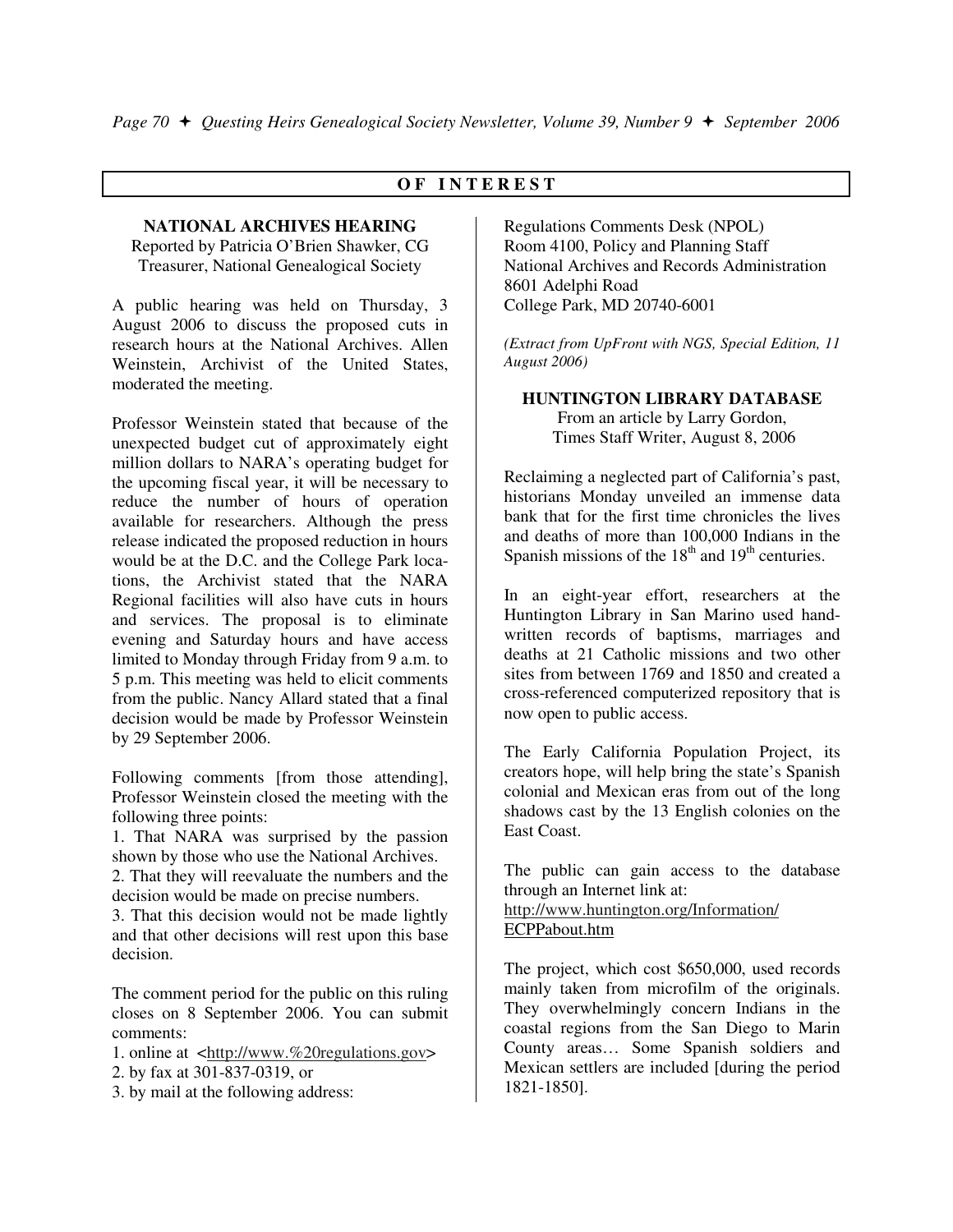## **O N T H E W E B**

#### **DIGITAL GENEALOGIST**  http://www.digitalgenealogist.com

Liz Kelley Kerstens, CG, CGL was the editor of *Genealogical Computing*, a former publication of Ancestry.com, for seven years. That magazine has been discontinued as of the July/August/ September 2006 issue. Liz still believes there is a need for a magazine that focuses on the use of technology in genealogy and all its various applications. Therefore, she is starting a new magazine of her own to be called *Digital Genealogist.*

The first issue is scheduled to be sent out in November 2006. Subscriptions are \$20 a year. The magazine will be sent via e-mail as a PDF, which will require subscribers to have *Adobe Reader* on their computers. An advantage of this method of delivery is that the URLs in articles and ads will be live links.

You may subscribe through PayPal at the above website. If you prefer to pay by check or money order, you can download the subscription form, fill in the blanks, print the form and mail it with your payment to:

> Digital Genealogist, LLC P. O. Box 6386 Plymouth, MI 48170-8486

## **DOMESDAY BOOK ONLINE**

The Domesday Book is one of the earliest surviving public records. It was commissioned in 1085. Domesday is a highly detailed survey and valuation of all the land held by the King and his chief tenants, along with all the resources that went with the land in late eleventh century England. The information in this book is still important to legal affairs, real estate transactions, historians, and genealogists. Even today, the book can be used in court for property disputes.

Domesday is much more than just a tax record. It also records which manors belonged to which estates and gives the identities of the King's tenants-in-chief who owed him military service in the form of knights to fight in his army. The King was essentially interested in tracing, recording, and recovering his royal rights and revenues, which he wished to maximize. It was also in the interests of his chief barons to cooperate in the survey since it provided a permanent record of the tenurial gains they had made since 1066.

If you are successful at tracing English ancestry back to the eleventh century, it is likely that you will find your ancestors listed in this book. [You can also search for a town of interest.]

The U.K. National Archives are making online searches free, but downloads of data will cost £3.50 (approx \$6.50 US). That price will purchase a copy of an original page, featuring a place name and the tenants and property of that place. For more information, go to: http://www.nationalarchives.gov.uk/domesday.

*Extracted from Eastman's Online Genealogy Newsletter, 7 August 2006, at http://www.eogn.com. (Copyright 2006 by Richard W. Eastman.)* 

## **CALENDARS**  http://www.calendarhome.com

Having trouble figuring out on what day a particular event took place? At the above website you can:

- Print out a current year's calendar
- Calculate dates on a 100-Year Perpetual Calendar
- Calculate dates on a 10,000-Year Calendar